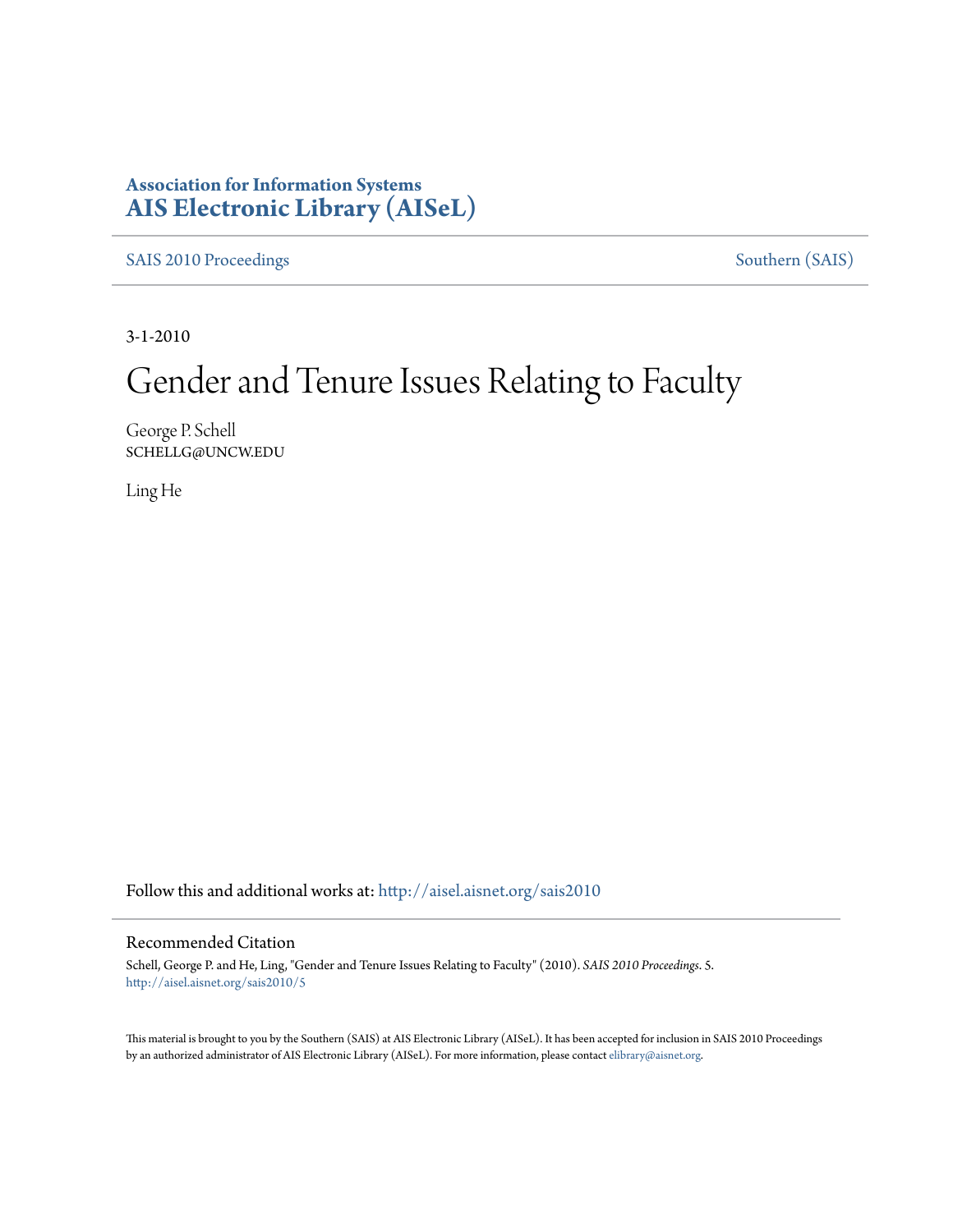## **GENDER AND TENURE ISSUES RELATING TO FACULTY PERCEPTIONS OF WEB-BASED LEARNING MATERIALS**

**George P. Schell** University of North Carolina Wilmington SCHELLG@UNCW.EDU

**Ling He** University of North Carolina Wilmington HEL@UNCW.EDU

#### **ABSTRACT**

This paper addresses whether or not gender and/or tenure status can affect a faculty member's perception of web-based learning materials. Specifically, perceptions about the effectiveness of web-based materials and whether creating these materials affects a faculty member's chances for promotion and tenure. The survey was conducted in 2002 and again in 2008 to measure perceptions and also to see if perceptions have changed over time.

One dimension of creating web-based learning materials is the search for and integration of web resources into the course content. There has been a considerable increase in the array of Internet resources since the 2002 survey and many of them can affect instruction/learning. You Tube was created in 2005 and has already become a virtual guest lecture source with videos including everything from Thomas Friedman presenting lectures on "The World is Flat" to Gordon Moore speaking on his view of the next 40 years of "Moore's Law." Many universities have created Second Life sites for learning communities and individual courses. It could be argued that the increase in the availability of such web-based resources would lead to a view of increased impact on instruction/learning and that faculty utilizing such resources and incorporating them into their course materials would be rewarded with greater chances of promotion and tenure.

Our analysis shows that, as a whole, there was no statistically significant change in faculty perceptions between 2002 and 2008 on either the effectiveness of Web-based learning materials or the impact that the creation and use of those materials on the tenure process. However, when we categorize faculty by tenure status and gender the perceptions of tenured, male faculty on the effectiveness of Web-based materials did fall significantly.

#### **Keywords**

Online learning, web-based learning, tenure, gender.

#### **INTRODUCTION**

The development of online learning materials is important for several reasons. One reason is the sheer number of students taking online courses. In the Fall of 2007 almost 4 million U.S. college students were taking an online course – that represents over 20% of U.S. higher education students (Allen and Seaman, 2008). A second reason is the tenure/promotion reward system for faculty who develop the online course materials consumed by the ever increasing number of students. Ever since Boyer (1990) questioned the role of non-research efforts in scholarship, there has been more interest in capturing non-research scholarship (such as developing web-based materials) in the tenure and promotion process.

The respondents' perceptions of online course efficacy compared to traditionally taught materials are important. If faculty members believe learning efficacy is increased or decreased by the use of online course materials versus traditionally taught courses it should influence their decision regarding the creation of online materials. Second, the perception of respondents concerning the value of creating online course materials as an effort that leads to promotion and tenure is important. Activities that do not lead to promotion and tenure are marginalized by faculty.

A 2002 survey (Schell, 2004) revealed that although much interest and many resources have been expended on the development of web-based learning materials, the value of those efforts are marginalized in the promotion and tenure decision. In fact, faculty that put effort into developing web-based materials at the expense of traditional efforts in research and teaching reduce their chances of promotion and tenure. In the years since the 2002 survey there has been a great expansion of web-based resources available to faculty members.

Before these new resources can be made into web-based learning materials they need to be found, researched, mastered, and then imbedded into course content. You Tube was created in 2005 (purchased by Google in 2006) as a user-driven site for sharing short videos and has inadvertently become a source of digital guest lecturers ranging from Thomas Friedman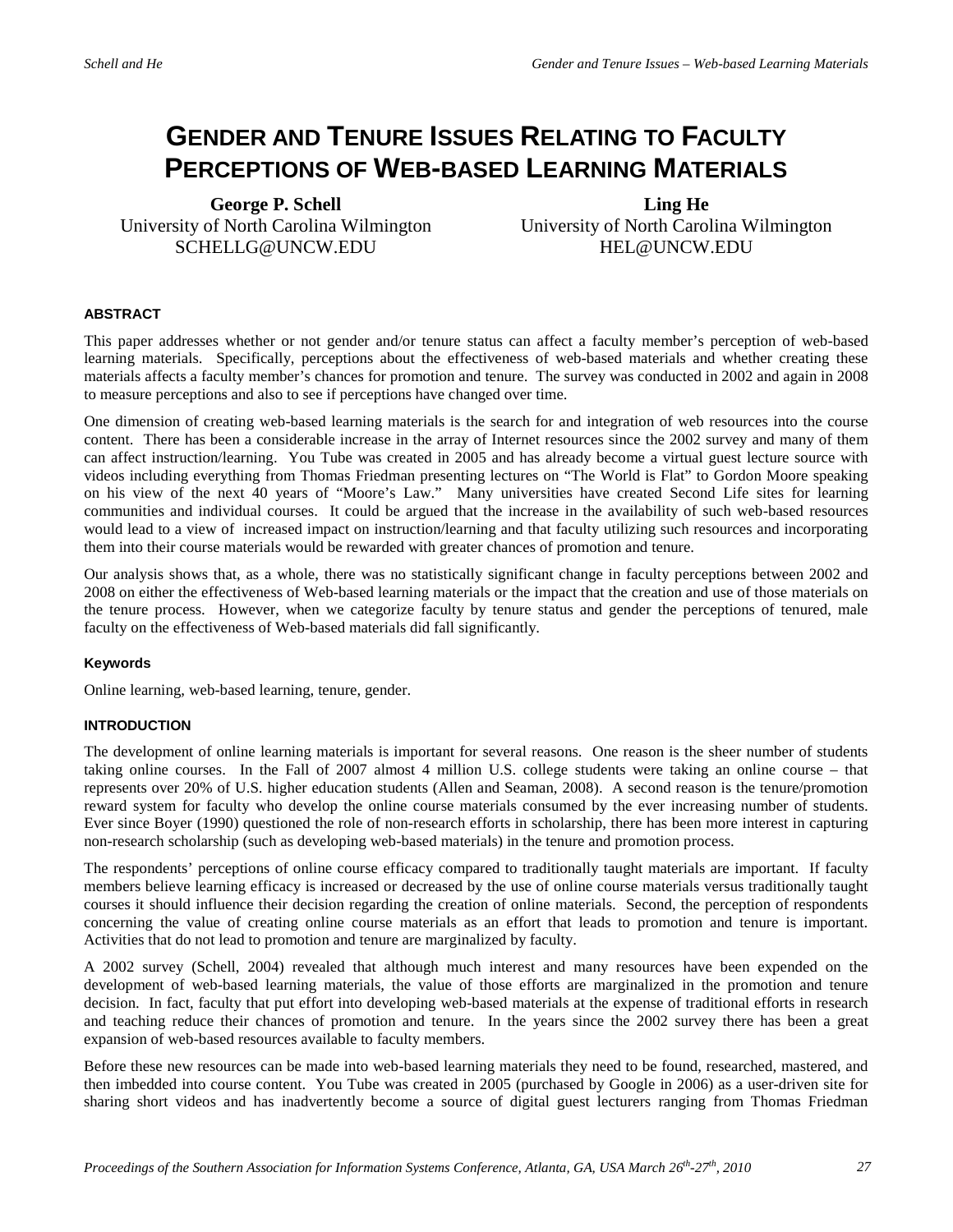lecturing on "The World is Flat" to Gordon Moore's lecture on his vision of Moore's Law for the next 40 years. Universities have joined the social networking phenomenon with Second Life, MySpace, Facebook, LinkedIn, Twitter, among others. BlackBoard and WebCT merged in 2005 and created a single organization that had over 3,000 university and college clients – and more universities are using it each year. The content and the infrastructure for content delivery has greatly evolved and expanded since the 2002 survey. You Tube and streamed videos are individual creations but finding the pertinent materials and embedding them into a structure for web-based consumption is itself a creative process. Much like a box of nails, a hammer, and a collection of wood are separate creations, but when a carpenter creates a desk from these materials the desk is itself a new creation.

This paper will analyze 2008 survey responses to see if changes occurred between the 2002 and 2008 data. Specifically, is there a change in (1) perceptions of the effectiveness of web-based learning materials and/or (2) perceptions of the impact that the development of web-based learning materials have on the promotion and tenure decision. Since the six year interval represents a span of time when tenure decisions are likely to be made, tenure status is analyzed. Also, since respondents to the survey have a higher proportion of females than in the general faculty population the effects of gender on these perceptions are analyzed.

#### **SURVEY**

The 35 questions in the survey cover faculty demographics, school demographics, perceptions about web-based materials use and perceived effectiveness, and finally the respondent's perceptions of the academic value of creating web-based learning materials by those persons and committees that will make decisions during the promotion and tenure process.

An e-mail seeking survey participants was sent to faculty who had publicly associated with web-based learning materials through a discussion forum, journal or conference presentation or publication, membership in a user group focused on webbased learning materials, or some similar connection. This is important because this research seeks to measure perceptions of those faculty actively pursuing web-based materials and their perceptions on its effect of attaining promotion and/or tenure as opposed to the general faculty population. In each instance, the person had furnished his/her e-mail address.

Web-based learning materials have been defined in various ways (Schank, 2001; Tsai and Machado, 2002). The majority of the definitions say web-based learning occurs via a web browser. Web-based learning materials are those that are created specifically for browser interaction or a collection of materials facilitated by the use of web browsers. For example, combining original materials found on the web with a blog, threaded discussion, or some other interactive web technology.

#### **SURVEY RESULTS**

The data in this analysis was restricted to U.S.A. faculty with no administrative duties who were either tenured or on tenure track. Administrators and part-time faculty were excluded because we wanted opinions about the impact that developing web-based materials had on the tenure decision to be expressed from a full-time faculty member's perspective. The two volumes of Online Learning as a Strategic Asset (McCarthy and Samons, 2009, Seaman, 2009) are very good sources but the views are from administrators and select faculty that often have held an administrative role in online/web-based university efforts. Since the tenure decision process can be very different outside the U.S.A., and may not even be relevant, only U.S.A. responses were considered.

There were 325 usable responses from 2002 and 490 responses in 2008. Across the years 47% of respondents were female and 72% had tenure. Of the 2008 respondents, 69% had taught a web-based course and 96% had used web-based learning materials in courses they taught. The high percentage of respondents who use and/or develop web-based materials leads to a bias in the survey. However, we feel this group of respondents is best able to respond to the survey questions.

Below are two tables showing mean responses to the effectiveness of web-based materials and the effect of developing webbased materials on the decision for promotion and tenure. The tables show mean responses by survey year, gender, and tenure status. The 2002 and 2008 surveys have a statistically significant difference between males and females (.011) and between tenured versus tenure track respondents (.016) concerning their views on the effectiveness of web-based materials. For the question of the impact of creating web-based materials on the promotion and tenure decision, there were no statistically significant changes from 2002 to 2008.

Table 3 is very important because it shows the combination of gender and tenure responses. Note that the values are very similar except for a single cell – the combination of tenured males in 2008. It is the single issue driving the statistical significance. There is no immediate explanation to this result based on the survey responses.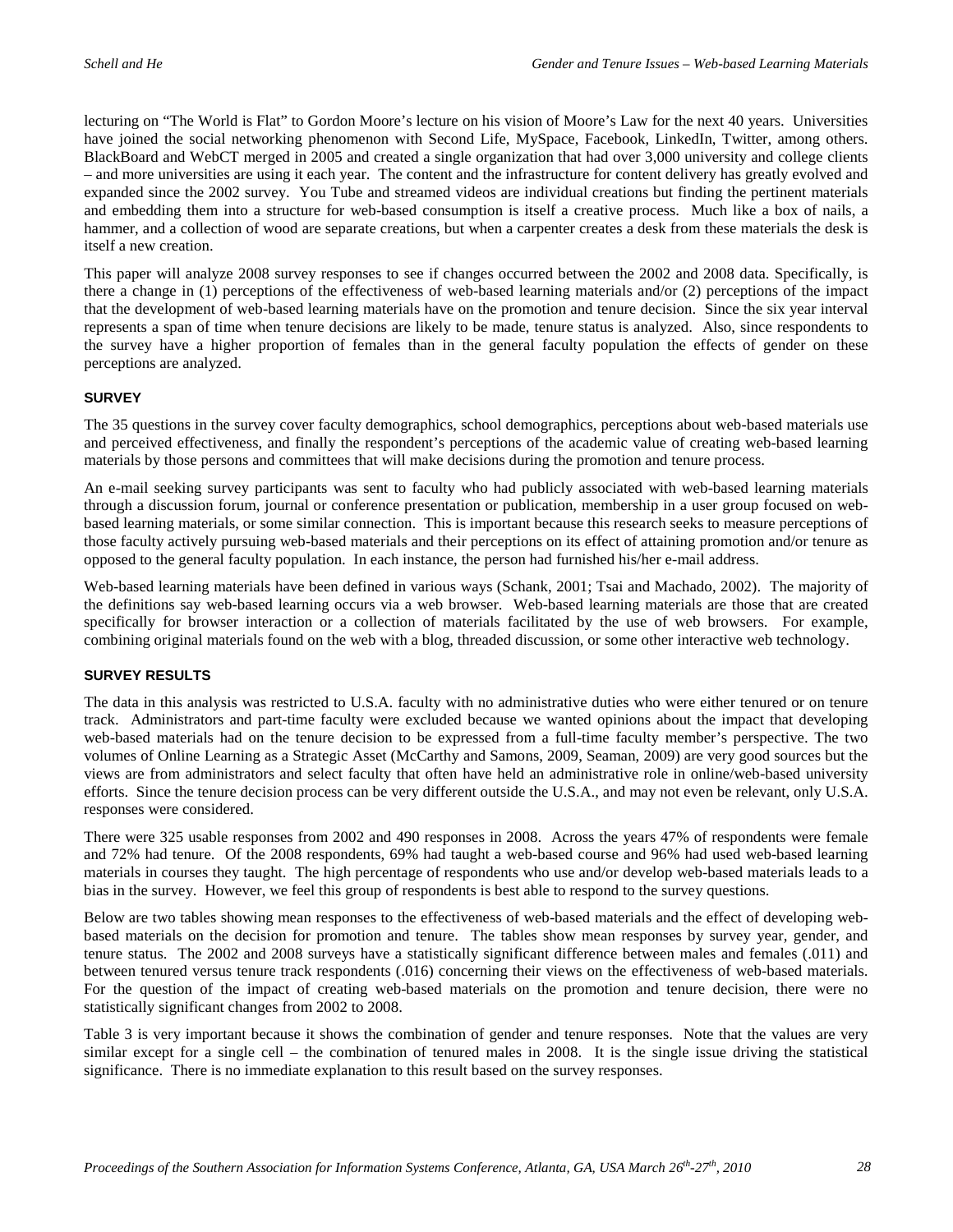|             | 2002 | 2008 |
|-------------|------|------|
| Male        | 3.26 | 2.93 |
| Female      | 3.05 | 3.06 |
| Tenured     | 3.25 | 2.97 |
| Not Tenured | 3.02 | 3.10 |

#### **Table 1. Mean Values of Responses to Effectiveness of Web-based Materials (Scale 1 to 5, less to more effective)**

|             | 2002 | 2008 |
|-------------|------|------|
| Male        | 5.46 | 5.36 |
| Female      | 5.40 | 5.67 |
| Tenured     | 5.42 | 5.39 |
| Not Tenured | 5.39 | 5.97 |

#### **Table 2. Mean Values of Responses to Impact on Tenure Decision (Scale 0 to 10, no impact to critical)**

We did not expect that responses from tenured males would be so dominating in the survey results. Literature about correlating gender and technology issues tends to find differences between males and females concerning perception of usefulness, ease of use, and other characteristics of information systems and technology. However, it was the combination of both tenure status and gender that dominated the results. We expected that either gender or tenure status would influence the perception of efficacy. We require further analysis to explain this phenomenon, probably by a second survey.

|                     | 2002 | 2008 |
|---------------------|------|------|
| Male, Tenured       | 3.37 | 2.90 |
| Male, Not Tenured   | 3.02 | 3.05 |
| Female, Tenured     | 3.05 | 3.03 |
| Female, Not Tenured | 3.06 | 3.14 |

#### **Table 3. Mean Effectiveness of Web-based Materials Responses by Combined Gender/Tenure Responses**

A secondary result of the analysis shows that the dispersion of responses changed from 2002 to 2008. Probably as important a finding as the tenured male anomaly is that the responses in 2008 were much more concentrated about the mean value. A Kolmigorov-Smirnov two-sample test reveals the sample distributions from the two surveys have a significantly different distribution across their frequency distributions. The 2008 responses show a stronger central tendency for both the effectiveness of web-based materials and also the impact that developing web-based materials may have on the promotion and tenure decision. Figures 1 through 4 depict the frequency distributions of web-based learning materials compared to traditional materials. Tenure status between the different years and gender are presented in the figures.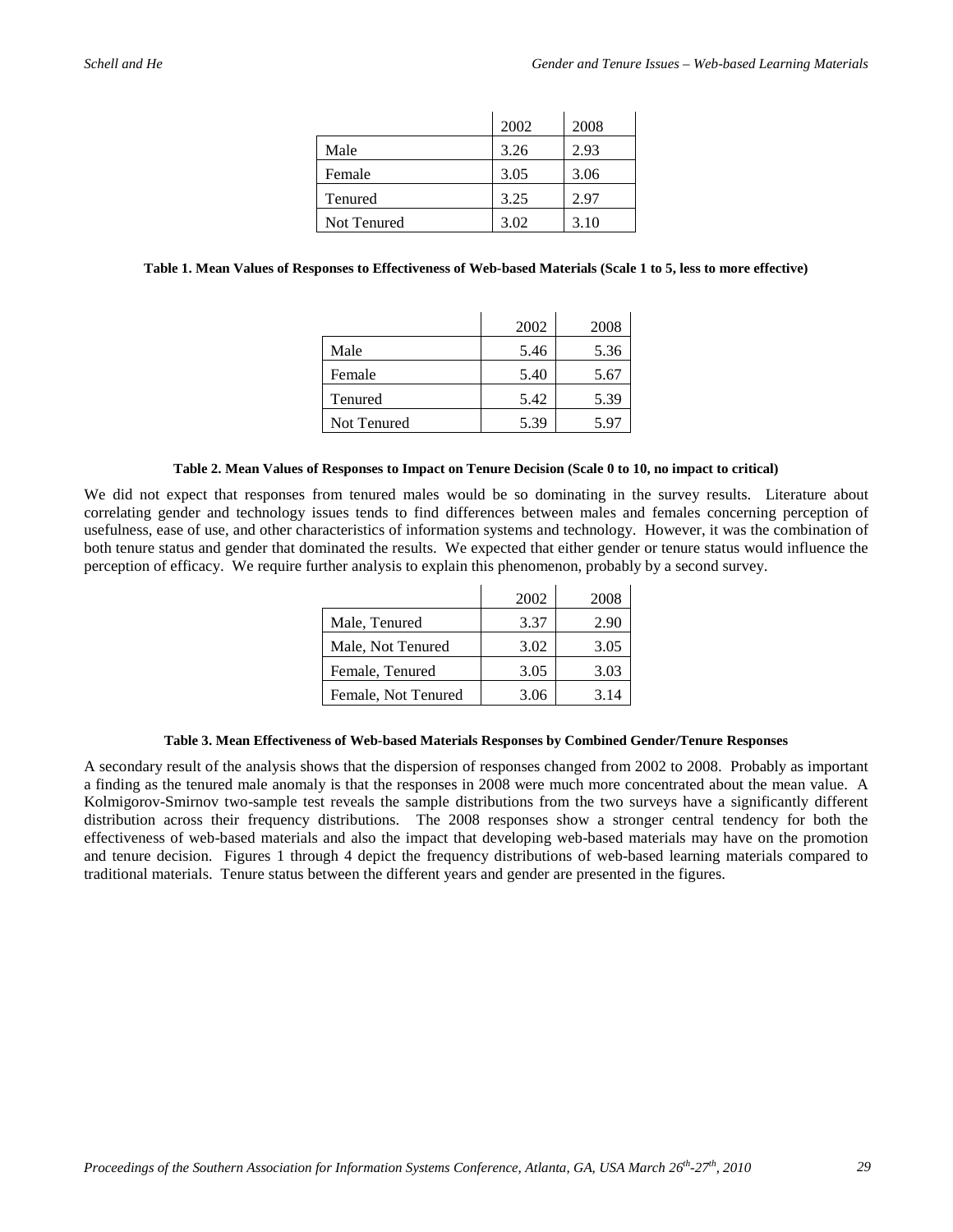

**Figure 1: Effectiveness of Web-based Materials Compared to Traditional Materials – 2002**



**Figure 2: Effectiveness of Web-based Materials Compared to Traditional Materials – 2008**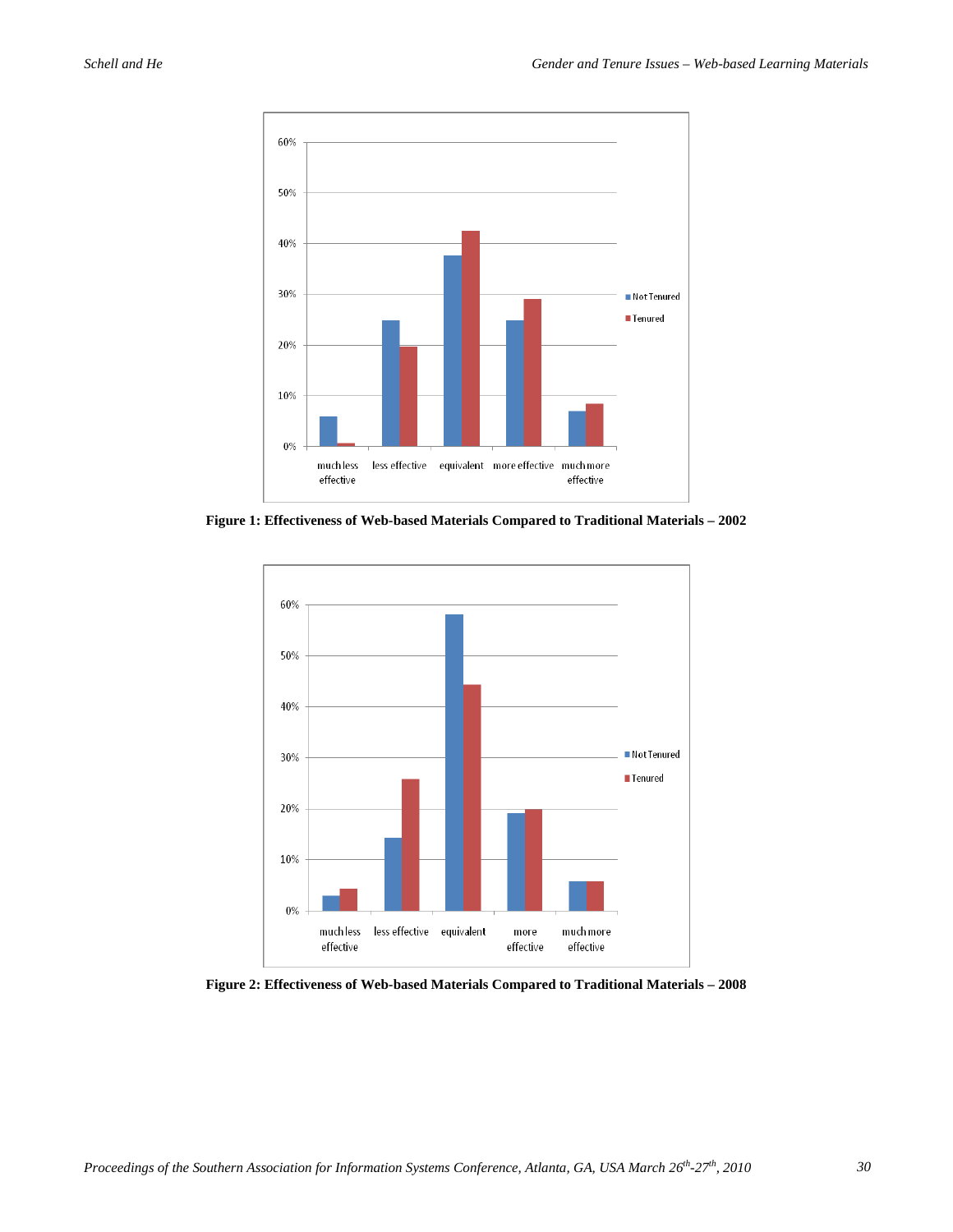

**Figure 3: Effectiveness of Web-based Materials Compared to Traditional Materials – 2002**



**Figure 4: Effectiveness of Web-based Materials Compared to Traditional Materials – 2008**

#### **CONCLUSION**

The analysis of the data is continuing. The similarity in mean scores between the two surveys is both comforting and disturbing at the same time. Comforting in that there is stability in faculty perception. Disturbing because the rapid increase in available resources to support web-based learning materials seems to imply an intrinsic increase in their use. It can be speculated that between when Tim Berners-Lee developed a system that would later be known as the World Wide Web (proposed in 1989 and first implemented in 1990) and the 2002 survey there had not been enough time for a consensus to develop concerning web-based learning materials. Education 2010 (Briggs, et al, 1989) made some very good predictions about the education technology that was to follow 20 years later yet many of the leaders of this conference spent little time on